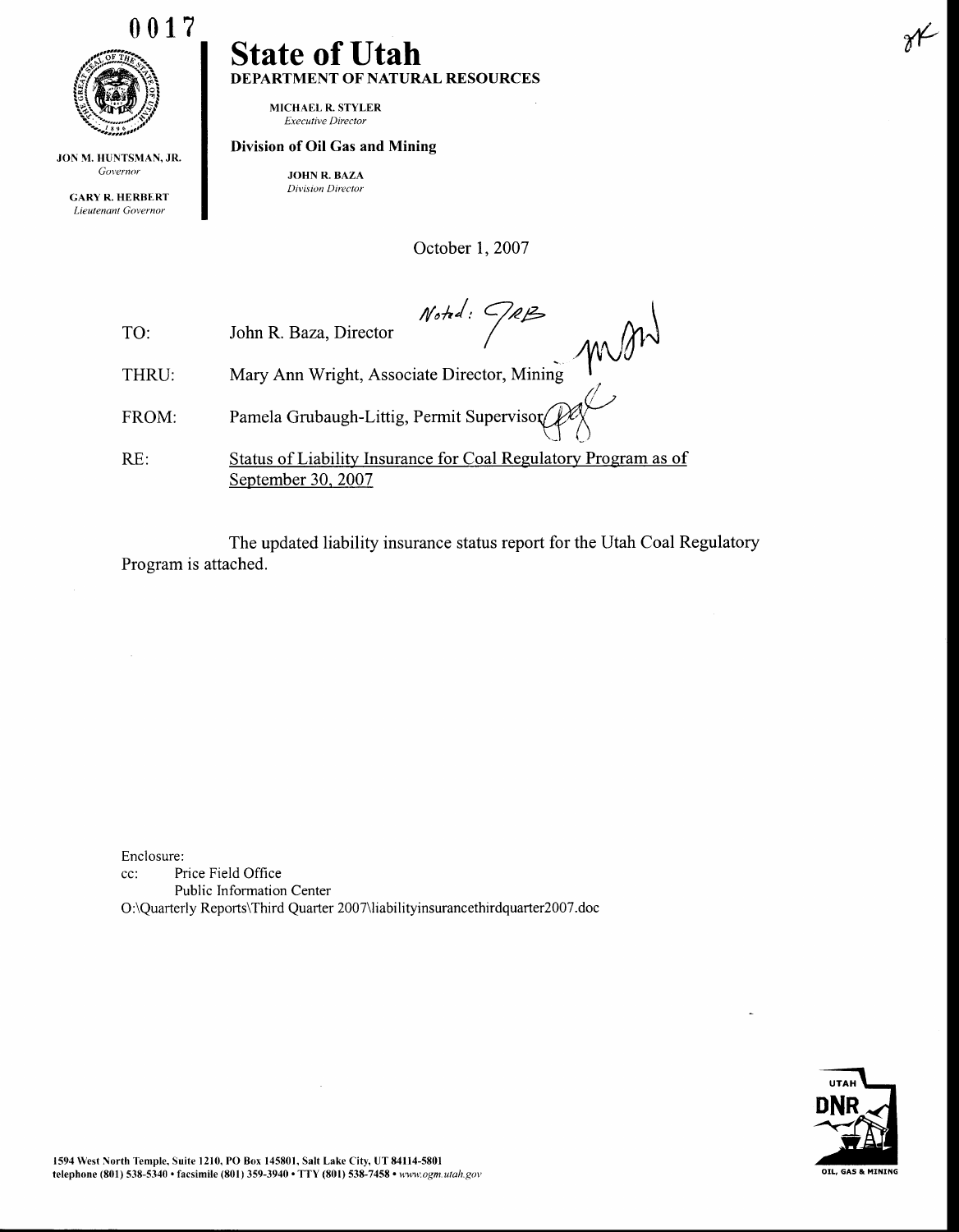| Name of Project                                                                    | Policy Number         | Primary Insurance Company<br>(Best's Rating)<br>2007 | Effective<br>Dates    | "Acord<br>Form" | (Explosives)<br>XCU | Claims Made or Per<br>(Retroactive Date)<br>Occurrence |
|------------------------------------------------------------------------------------|-----------------------|------------------------------------------------------|-----------------------|-----------------|---------------------|--------------------------------------------------------|
| Castle Gate Holding Co.<br>Castle Gate Mine<br>C/007/004                           | .<br>C<br>BOG 5086545 | Steadfast Insurance Company<br>ड                     | 10/01/07-<br>10/01/08 | Yes             | Yes                 | Occurrence                                             |
| Canyon Fuel Co, LLC<br><b>Skyline Mine</b><br>C/007/005                            | HDO G2 3732920        | Ace American Insurance<br>Company (A+)               | 07/31/07-<br>07/31/08 | Yes             | Yes                 | Occurrence                                             |
| Plateau Mining Corporation<br>Star Point Mine<br>C/007/006                         | BOG 5086545-03        | Steadfast Insurance Company<br>€                     | 10/01/07-<br>10/01/08 | Yes             | yes                 | Occurrence                                             |
| Hiawatha Coal Company Hiawatha<br>C/007/011<br>Complex                             | CLS0987127            | Scottsdale Insurance Co.<br>$\mathbf{f}$             | 01/27/07-<br>01/27/08 | Yes             | Yes                 | Occurrence                                             |
| Wellington Preparation Plant<br>Nevada Electric Investment<br>C/007/012<br>Company | LGBGL37252            | USF Insurance Co.<br>$\widehat{\mathfrak{t}}$        | 02/09/07-<br>02/09/08 | Yes             | Yes                 | Occurrence                                             |
| UtahAmerican Energy, Inc.<br>Horse Canyon Mine<br>C/007/013                        | 37104410              | Federal Insurance Company<br>$\overline{4}$          | 06/01/07-<br>06/01/08 | Yes             | Yes                 | Occurrence                                             |
| Gordon Creek #2, #7 & #8 Mine<br>Mountain Coal Company<br>C/007/016                | HDO G2 3732920        | Ace American Insurance<br>Company (A+)               | 07/31/07-<br>07/31/08 | Υeς             | yes                 | (\$500,000 per<br>Occurrence<br>location)              |
| Canyon Fuel Co, LLC<br>Soldier Canyon Mine<br>C/007/018                            | HDO G2 3732920        | Ace American Insurance<br>Company (A+)               | 07/31/07-<br>07/31/08 | Yes             | Yes                 | (\$500,000 aggregate<br>per location)<br>Occurrence    |
| Andalex Resources, Inc.<br>Centennial Mine<br>C/007/019                            | 37104410              | Federal Insurance Company<br>$\widetilde{A}$         | 06/01/08<br>0601/07-  | Yes             | Yes                 | Occurrence                                             |

As of September 30, 2007

LIABILITY INSURANCE FOR COAL MINES

Page 1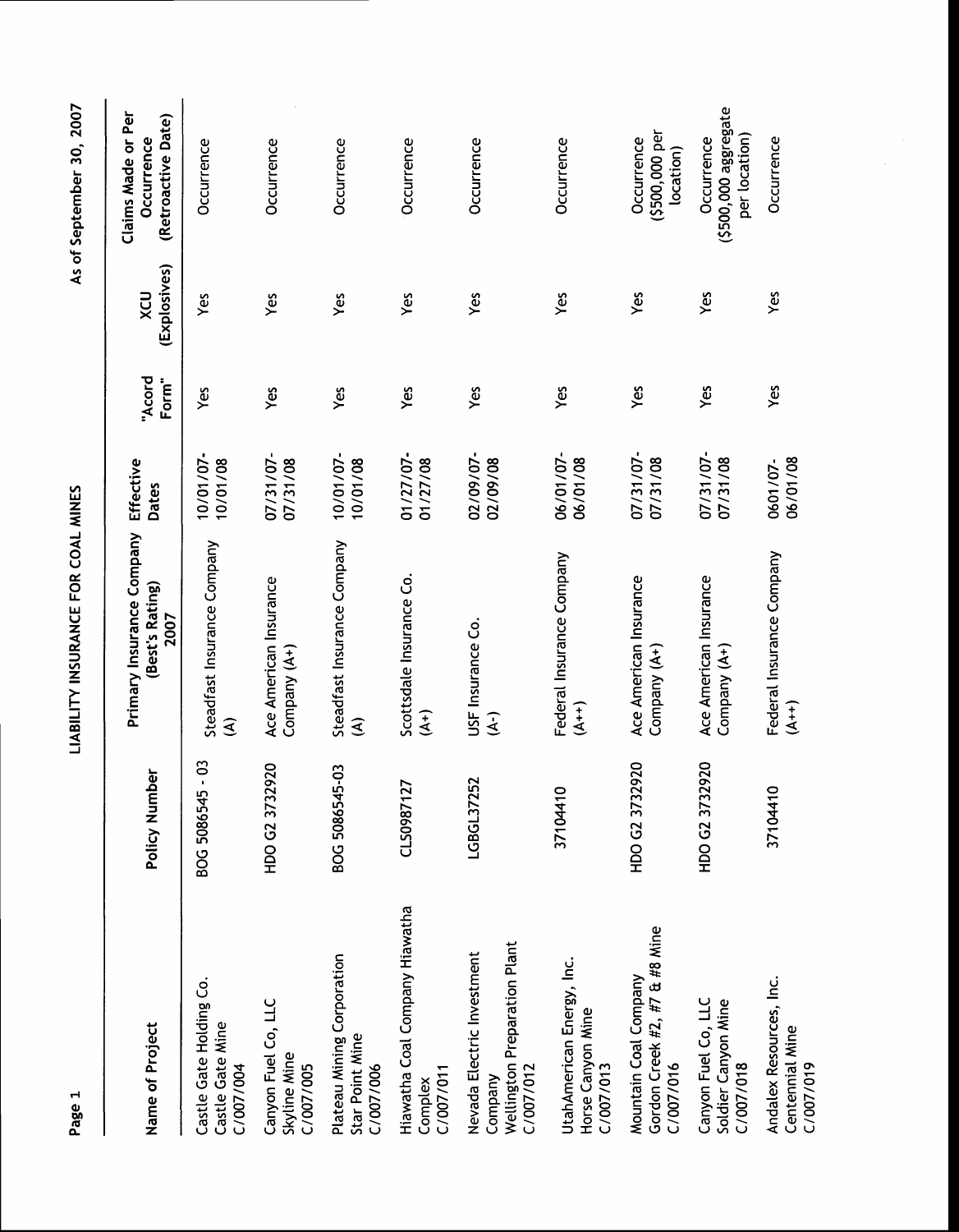| Name of Project                                                             | Policy Number             | Primary Insurance Company<br>(Best's Rating)<br>2007 | Effective<br><b>Dates</b> | "Acord<br>Form" | (Explosives)<br>XCU | Claims Made or Per<br>(Retroactive Date)<br>Occurrence |
|-----------------------------------------------------------------------------|---------------------------|------------------------------------------------------|---------------------------|-----------------|---------------------|--------------------------------------------------------|
| Hidden Splendor Resources Inc.<br>Horizon Mine<br>C/007/0020                | 2609456                   | Lexington Insurance Company<br>$(4+)$                | 09/30/07-<br>09/30/08     | Yes             | Yes                 | Occurrence                                             |
| Savage Industries, Inc.<br>Savage Coal Terminal<br>C/007/022                | HDOG21702675              | Ace American Insurance<br>Company<br>$\widetilde{A}$ | 04/01/07<br>04/01/08      | Yes             | Yes                 | Occurrence                                             |
| Andalex Resources, Inc.<br>Wildcat Loadout<br>C/007/033                     | $\overline{a}$<br>3710441 | Federal Insurance Company<br>$(4 + 1)$               | 06/01/07-<br>06/01/08     | Yes             | Yes                 | Occurrence                                             |
| Canyon Fuel Co, LLC<br><b>Banning Loadout</b><br>C/007/034                  | HDO G2 3732920            | Ace American Insurance<br>Company (A+)               | 07/31/07-<br>07/31/08     | Yes             | Yes                 | (\$500,000 aggregate<br>per location)<br>Occurrence    |
| Sunnyside Cogeneration Associates<br>Sunnyside Refuse & Slurry<br>C/007/035 | 3581-69-76                | Federal Insurance Company<br>$(4+)$                  | 08/01/07-<br>08/01/08     | Yes             | Yes                 | Occurrence                                             |
| Plateau Mining Corporation<br>Willow Creek Mine<br>ACT/007/038              | BOG 5086545-03            | Steadfast Insurance Company<br>ड                     | 10/01/07-<br>10/01/08     | Yes             | Yes                 | Occurrence                                             |
| Canyon Fuel Company, LLC<br>Dugout Canyon Mine<br>C/007/039                 | HDO G2 3732920            | Ace American Insurance<br>Company (A+)               | 07/31/08<br>07/31/07      | Yes             | Yes                 | (\$500,000 aggregate<br>per location)<br>Occurrence    |
| West Ridge Resources, Inc.<br>West Ridge Mine<br>C/007/041                  | 37104410                  | Federal Insurance Company<br>$(4+)$                  | 06/01/07-<br>06/01/08     | Yes             | Yes                 | Occurrence                                             |
| Sunnyside Cogeneration<br>Star Point Waste Fuel<br>Association<br>C/007/042 | 3581-69-76                | Federal Insurance Company<br>$\widetilde{A}^{++}$    | 08/01/07-<br>08/01/08     | Yes             | Yes                 | Occurrence                                             |

As of September 30, 2007

LIABILITY INSURANCE FOR COAL MINES

Page 2